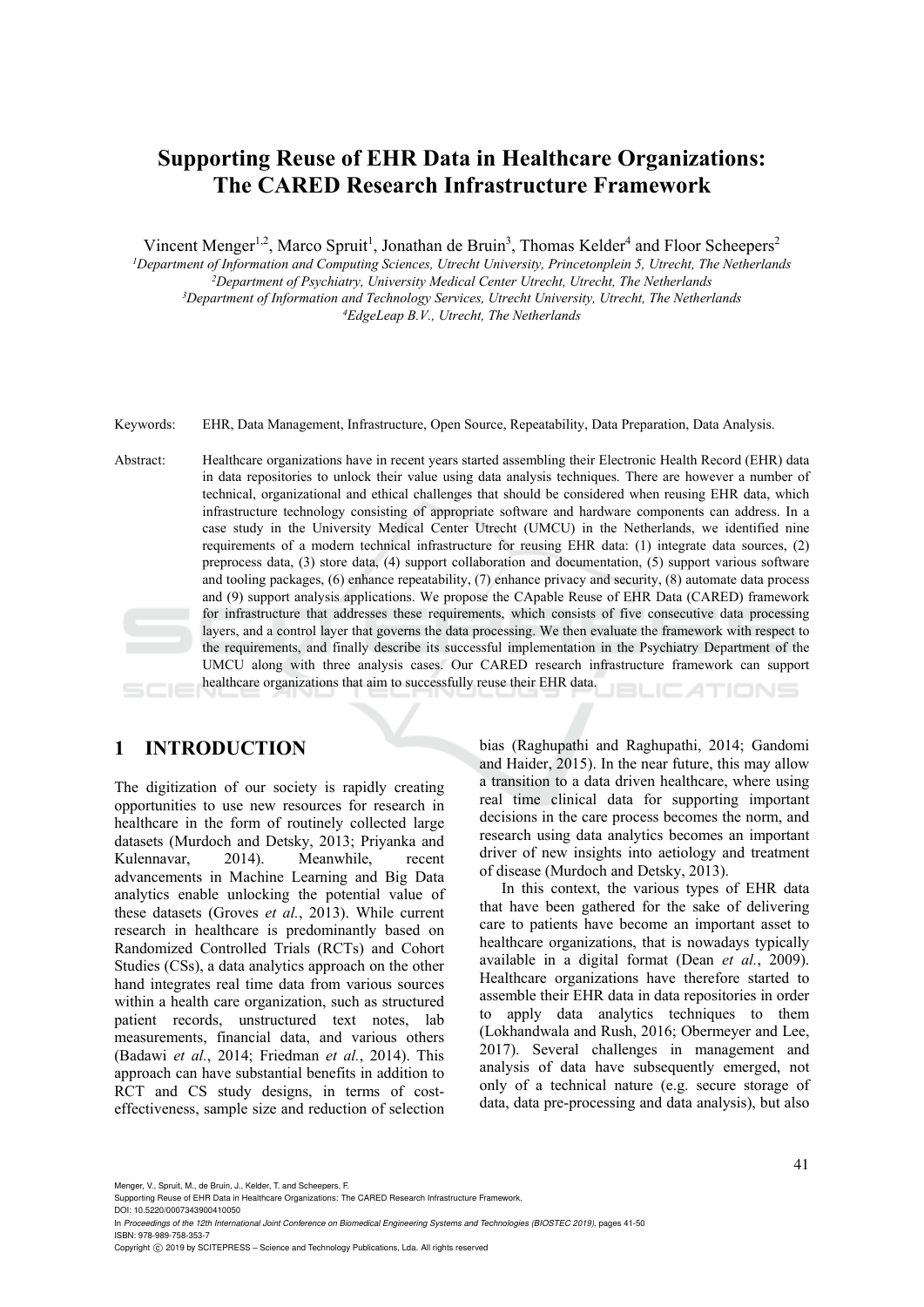of an organizational nature (e.g. combining data from different sources, effective collaboration between researchers, and reproducibility of research) and an ethical nature (e.g. legal regulations and patient privacy concerns) (Hersh *et al.*, 2014; Safran, 2014; Meystre *et al.*, 2017). To mitigate these challenges, a dedicated infrastructure consisting of appropriate hardware and software components is essential for gaining reliable and secure access to the data, and for sharing knowledge about the structure and meaning of data (Jensen, Jensen and Brunak, 2012; Danciu *et al.*, 2014). Current data repositories however are often based on Data Warehouse (DWH) technology which falls short in addressing most of these challenges, leading to scattering of both data and knowledge about data within an organization (Roski, Bo-Linn and Andrews, 2014; George, Kumar and Kumar, 2015).

A dedicated research infrastructure for reusing EHR data improves on this situation by providing a unified data management practice for all researchers involved, ranging from data sources on the one hand to applications in clinical practice and clinical research on the other (Hersh *et al.*, 2013). For example, it helps reduce errors in analysis, improves possibilities for collaboration among researchers of various disciplines, and leads to more efficient use of time and resources in the long term (Pollard *et al.*, 2016). Although the benefits of such an infrastructure are apparent, a general framework for an infrastructure to support reusing EHR data has not yet been proposed. Our study aims to provide such a framework. Because research infrastructure software packages need to interoperate with a large variety of health IT systems, databases, EHR software from different vendors, and other local standards (Hammami, Bellaaj and Kacem, 2014; Kasthurirathne *et al.*, 2015), our study will address this problem on the conceptual level rather than offering a software solution. Individual healthcare organizations can subsequently use existing tools within their organization, supplemented with (open source) software packages to implement an infrastructure consisting of appropriate hardware and software components based on our proposed framework, that is interoperable with their current systems and practices.

In this study, we will thus identify the most important requirements for an infrastructure for reusing EHR data by means of expert interviews in the University Medical Center Utrecht (UMCU) in the Netherlands. We then translate these requirements into relevant concepts and their relations and arrange them in a generic framework. The main merit of the framework we propose lies in providing clear concepts that need to be instantiated in a research infrastructure for reusing EHR data, thereby supporting learning healthcare organizations that aim to do so. We furthermore describe the implementation of our proposed infrastructure framework in the Psychiatry Department of the UMCU, and present three specific applications that were enabled by this infrastructure.

#### **1.1 Related Work**

In contrast to research into reusing EHR data within an organization, there are various examples of projects that aim to integrate all types of clinical data from different institutions. For example, the CER Hub (Hazlehurst *et al.*, 2015) which provides standardized access to the patient centric EHR across organizations, the SHARPn project (Rea *et al.*, 2012) which enables using the EHR for secondary purposes in multiple academic centers, and EHR4CR (De Moor *et al.*, 2015) which offers a scalable and efficient approach to interoperability between EHR systems. Additionally the eMERGE, PCORnet and SHRINE projects provide more research into the ethical, legal and social issues of combining data from multiple sites (Weber *et al.*, 2009; McCarty *et al.*, 2011; Fleurence *et al.*, 2014). All of these projects address topics such as semantic interoperability, data quality and data integration through a Trusted Third Party (TTP), which are only indirectly relevant when reusing EHR data within an organization.

Data management practices within an organization are usually designed for dealing with data from CS and RCT studies (Krishnankutty *et al.*, 2012), accompanied with infrastructure in the form of a Clinical Data Management System (CMDS) (Lu and Su, 2010). The data that is produced by CS and RCT studies contains measurements that are clearly defined in a study protocol, and that are often static after patient enrolment has ended. Challenges include data-entry and medical coding of data. This type of clinical data strongly differs from secondary EHR data, which is already present data that is updated live, and is often undocumented.

Research into infrastructure for reusing EHR, which is scarce in the first place, typically describes one or two requirements, and thereby only a small part of the solution that is needed. For example, they focus on the preprocessing and analysis pipeline (Peek, Holmes and Sun, 2014), analysing and storing large datasets (Youssef, 2014), integration of data sources (Bauer *et al.*, 2016) or composing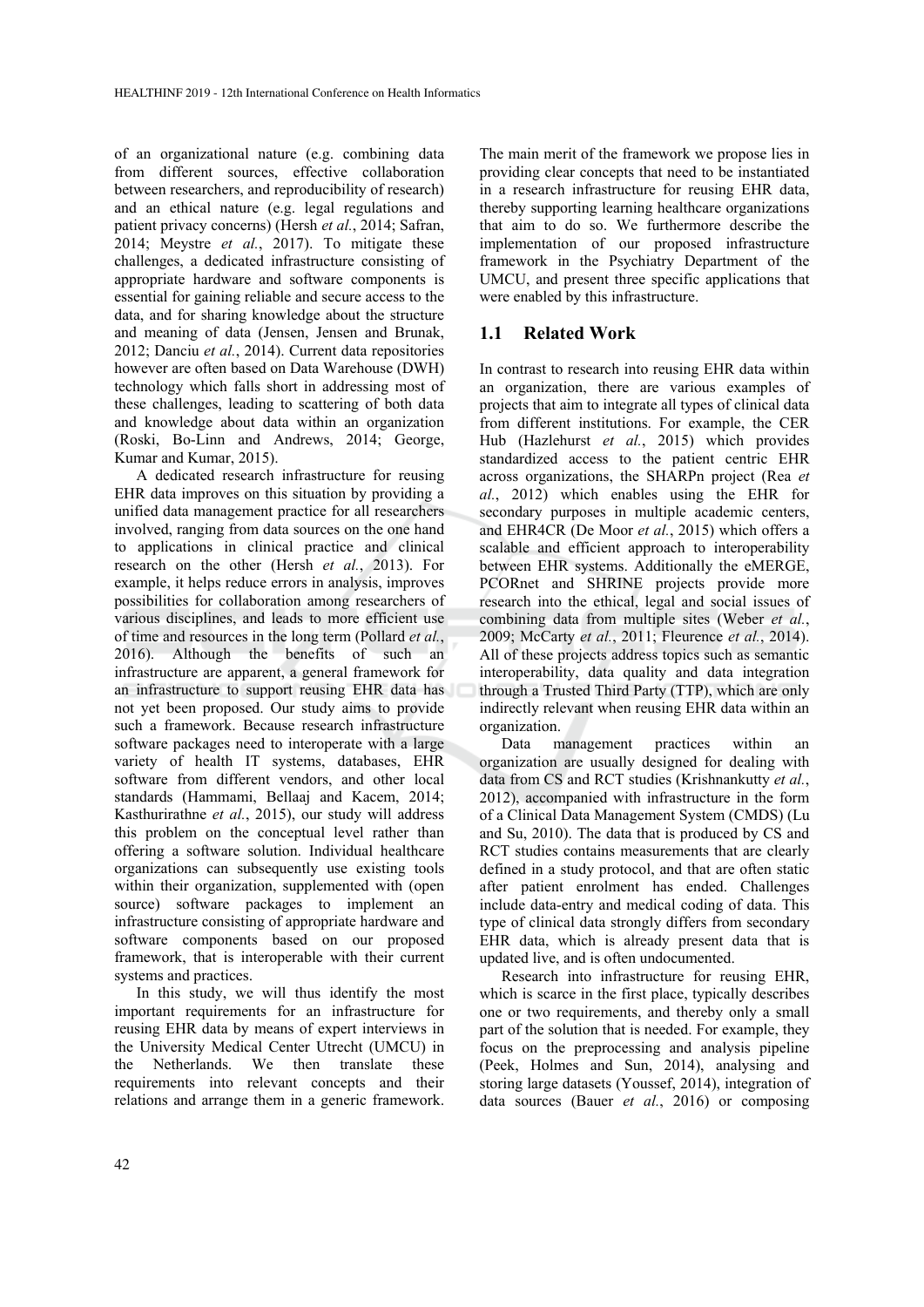

Figure 1: The process of identifying the nine requirements for the infrastructure.

research datasets from secondary data (Murphy *et al.*, 2010). Not one approach however provides a unifying data management practice, failing to provide the broad scope for infrastructure that we envision. The generic framework that our study will provide therefore has additional value for the field of clinical research data management.

# **2 METHODS**

#### **2.1 Identification of Requirements**

Requirements for an infrastructure for reusing EHR data were identified in the University Medical Center Utrecht (UMCU) in the Netherlands. The process of identifying these requirements from expert interviews is depicted in Figure 1. First, semistructured interviews were conducted with seven relevant stakeholders in the UMCU to explore the requirements for an infrastructure. A board level stakeholder and psychiatrist, a nurse researcher, and data and IT experts with several backgrounds were included in the interviews, ensuring representation of all relevant stakeholders. In this case, semistructured interviews are the most appropriate method for eliciting new information (Gill *et al.*, 2008). Questions about the participants' views on current data management practices, possible improvements to these practices and their feasibility in the context of the UMCU, current issues experienced, and their ideal data management situation were asked.

The transcripts of these interviews were then processed using a grounded theory approach. Researchers first applied an open coding process to the transcripts by segmenting them and describing each segment in a word or short sequence of words (Strauss and Corbin, 1990). This resulted in 156 codings in the seven interviews combined. To be

| <b>Theme</b>                               | <b>Interviewee</b>                 |                |                          |              |                                |                |                     | Requirement                                          |
|--------------------------------------------|------------------------------------|----------------|--------------------------|--------------|--------------------------------|----------------|---------------------|------------------------------------------------------|
|                                            | psychiatrist<br><b>Board level</b> | Data manager   | Information<br>Architect | Data Analyst | Data Analyst<br>$\overline{a}$ | Data Analyst 3 | Nurse<br>Researcher |                                                      |
| Data sources                               |                                    |                | 3                        |              | 1                              |                |                     | (1) Integrate data sources                           |
| Data standardization<br>and preparation    | 7                                  | ı              | 6                        | 12           | 2                              | 6              |                     | (2) Preprocess data                                  |
| Data storage                               |                                    |                | 4                        | 7            |                                | 9              |                     | (3) Store data                                       |
| Software and tooling                       | $\overline{2}$                     | $\overline{2}$ | 12                       | 9            | Ι.                             | 3              | 1                   | (4) Support various software and<br>tooling packages |
| Coding best practices<br>and documentation | $\overline{3}$                     | $\overline{2}$ | $\overline{c}$           | 3            | I.                             | 3              |                     | (5) Support collaboration and<br>documentation       |
| Repeatability                              | 1                                  |                |                          | 2            |                                |                | 1                   | (6) Enhance repeatability                            |
| Privacy and security                       | 1                                  |                |                          |              |                                |                |                     | (7) Enhance privacy and security                     |
| Data process automation                    | $\overline{3}$                     | 3              | 3                        | 6            |                                | 4              | 1                   | (8) Automate data process                            |
| Healthcare practice<br>applications        | $\overline{4}$                     | 1              | 3                        | 6            |                                | 4              | $\overline{2}$      | (9) Support analysis applications                    |

Table 1: The number of codings in each interview, distributed over the nine themes and seven interviewees. The rightmost column shows the requirement that was formulated based on the theme in the leftmost column.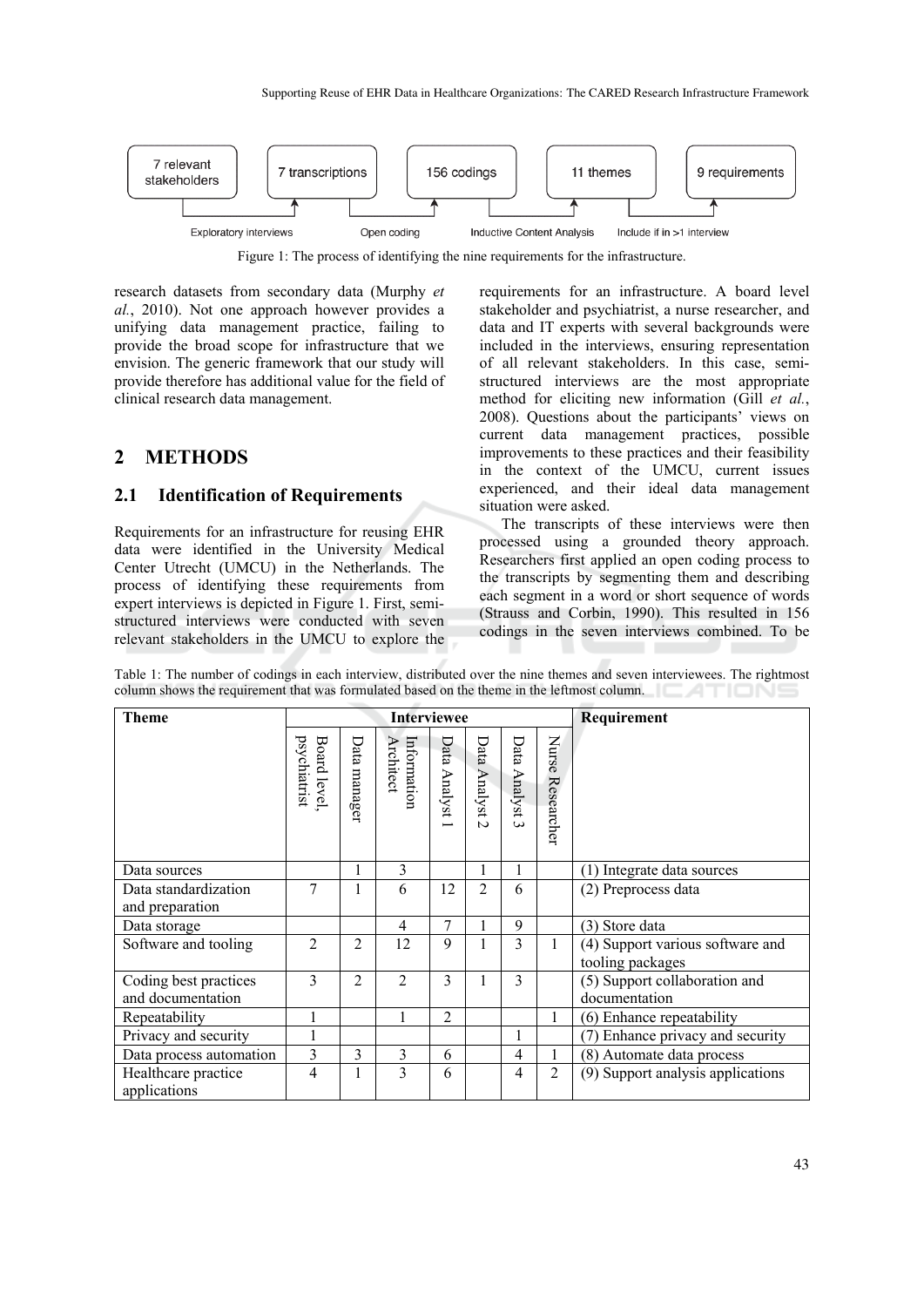able to identify requirements out of these codings, the open codings were then processed into broader categories by grouping codings based on their similarities and differences using Inductive Content Analysis (Elo and Kyngäs, 2008). This iterative process resulted in eleven themes that spanned multiple codes and could not be further combined. In a final step, all themes that were mentioned by more than one interviewee were reformulated into requirements. Table 1 shows the roles of the interviewees within the UMCU, and the nine requirements that were identified based on the interviews, including the number of codings for each interview and theme.

## **2.2 Requirements**

The nine requirements that were identified based on the expert interviews are discussed below.

*1. Integrate data sources*. In a healthcare organization, typically multiple data sources exist (e.g. different database systems for structured patient records, unstructured text notes, correspondence, lab values, financial administration, genetics), that store data in their own format and do not necessarily communicate and interoperate with each other (Coorevits *et al.*, 2013; Nair, Hsu and Celi, 2016). Further integration with open data sources and patient-gathered data (e.g. from wearables or social media) can offer even better insights.

*2. Preprocess data*. Data preparation is a crucial step in the data analysis process that is relatively easy to model yet time consuming, especially if its steps are repeated for each separate analysis (Priest *et al.*, 2014; Wickham, 2014). Applying preprocessing steps (e.g. tidying, standardizing, reshaping and integrating data) in a central, collaborative manner thus saves time and effort for all researchers involved. There is on the other hand a tradeoff with flexibility, and researchers should also be enabled to make their individual choices in data preparation steps where needed.

*3. Store data*. Data that is gathered from various sources and then preprocessed should be accessible in a uniform format, allowing researchers to load necessary data into their tools for analysis (Apte *et al.*, 2011; Jensen, Jensen and Brunak, 2012).

*4. Support various software and tooling packages*. Data analysis teams are typically multidisciplinary, consisting for example of data analysts, health researchers, practitioners and statisticians (Lokhandwala and Rush, 2016), each applying a wide range of different techniques such as classical statistics, machine learning and data visualization (Katal, Wazid and Goudar, 2013). This leads to a variety of different software and tooling packages being used, which all need to be able to interoperate with a central infrastructure if adoption is to be achieved.

*5. Support collaboration and documentation*. Collaboration among researchers within a data analysis project is vital for obtaining both high quality data and analysis (Cheruvelil *et al.*, 2014; Priest *et al.*, 2014). This is mainly achieved by documentation and code collaboration (Wilson *et al.*, 2014), adoption of which is currently low in health care research (Murphy *et al.*, 2012). Documenting data firstly improves shared knowledge about data, a lack of which is one of the largest barriers for performing analysis, especially in health care (Lee *et al.*, 2015). Code collaboration secondly reduces redundancy and errors.

*6. Enhance repeatability*. Reproducible research is slowly becoming the norm in data-intensive scientific research (Peng, 2011), yet it is still not uncommon for researchers to be unable to recover data associated with their own published works (Goodman *et al.*, 2014; Pollard *et al.*, 2016). Data analysis in healthcare requires a reproducible workflow, which has well-recognized benefits, both internally (e.g. traceability of data, better insights into data provenance) and externally (e.g. better substantiation of results, enabling reuse of methods and results for others) (Johnson *et al.*, 2014; Wang and Hajli, 2017).

*7. Enhance privacy and security*. Healthcare data that are made available for research comprise sensitive data, that should be handled securely and with respect for patient privacy by design (Gil *et al.*, 2007; Kupwade Patil and Seshadri, 2014). Securitywise, restrictions on who can access which part of research datasets help prevent data leaks and unnecessary risks of patient re-identification. Regarding privacy, de-identification techniques (e.g. pseudonymization, de-identification of free-text variables, k-anonymity measures) are needed to mitigate impact on patient privacy (Menger *et al.*, 2017).

*8. Automate data process*. By automating all data processing steps, up-to-date EHR data becomes available periodically, without the need to perform additional time intensive operations before analysis is started. This additionally leads to better speed to decision (Wang *et al.*, 2017) and even better model learning (Lin and Haug, 2006).

*9. Support analysis applications*. The various applications of reusing EHR data, such as decision support, dashboarding, fundamental research, data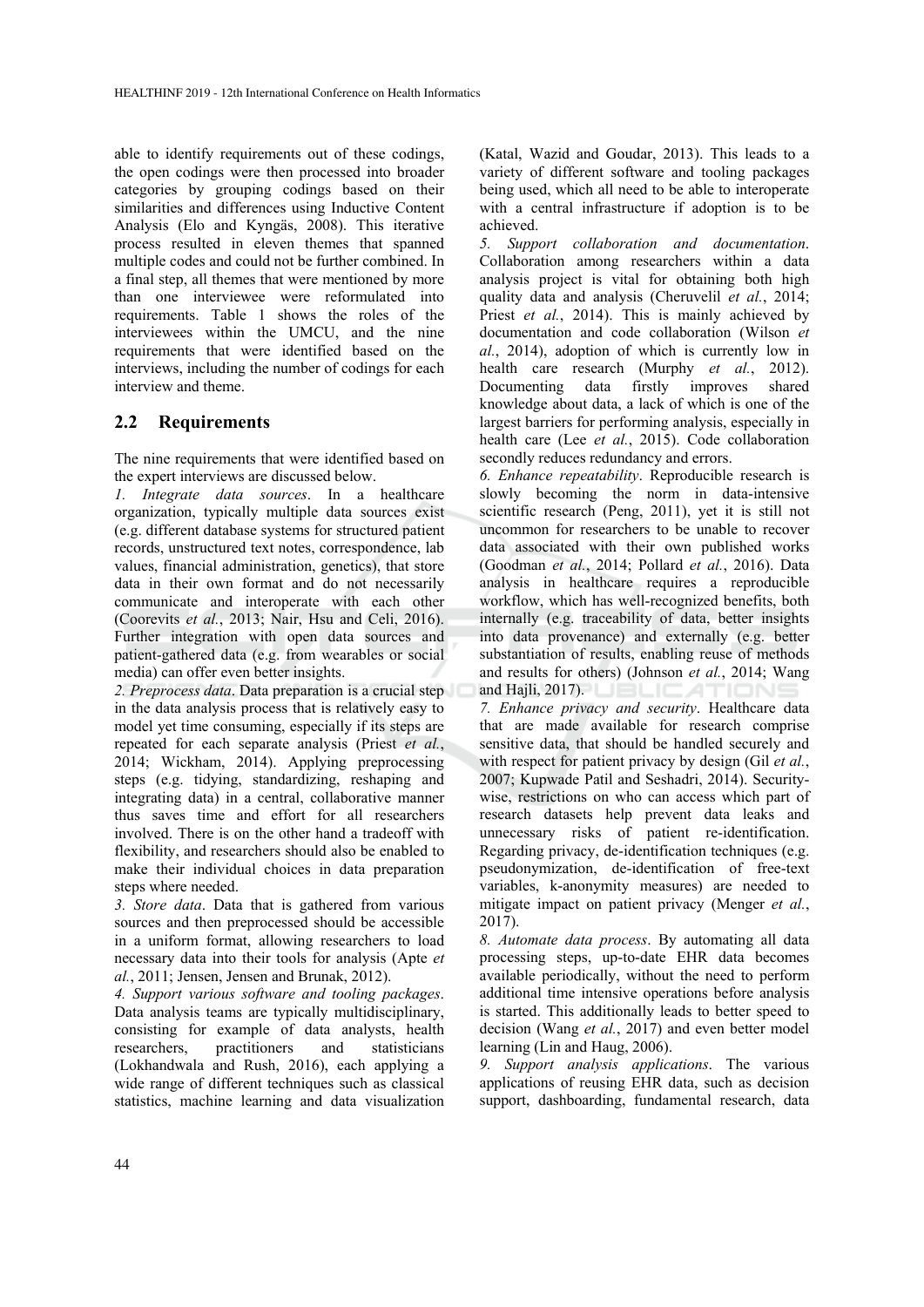

Figure 2: The CARED framework, consisting of five data processing layers from left to right, and an additional control layer that governs the data processing.

visualization, and several others (Chen, Chiang and Storey, 2012; Gandomi and Haider, 2015), should all be supported.

#### **2.3 Framework Development**

A conceptual framework for a data infrastructure was designed based on the nine requirements described above. As current data repositories are commonly based on Data Warehouse technology, the DWH model of Inmon et al. (Inmon, 2002) was used as a starting point. This model defines four data layers: the Data Source layer, the Staging layer, the Data Warehouse layer, and the Data Access layer. The layers in this model were iteratively refined, separated and combined, and new layers were added in order to meet all the nine requirements. Next, these layers were integrated in a single unifying framework. This design was presented and discussed in a focus group with the stakeholders in Table 1, aiming to demonstrate the framework and to evaluate it with respect to the nine requirements. A focus group is appropriate so that interaction between stakeholders is possible, so that all opinions about the framework can be explored, and so that all its potential issues are found (Gill *et al.*, 2008). One of the researchers facilitated the focus group, while the stakeholders were present to discuss the requirements and the framework. Comments mainly concerned the extent to which data preprocessing can be done in advance, the privacy steps that needed to be taken, and the viability of implementing infrastructure based on the framework in the UMCU. The participants attitude towards the framework was generally positive, and based on this focus group no major changes to the framework were introduced.

An infrastructure based on this framework was finally implemented in the Psychiatry Department of the UMCU. There, an initiative to bring data driven research to the daily practice resulted in some preliminary results (Menger *et al.*, 2016), but with no further supporting infrastructure in place, making it an ideal case for implementing the framework.

## **3 RESULTS**

#### **3.1 Framework**

The CApable Reuse of EHR Data (CARED) framework we designed can be seen in Figure 2. It consists of five data layers (from left to right) in which data is processed, and a control layer for governing the data process.

In the data processing layers, first the *extract layer* connects to various internal and external data sources, and extracts the data in their own format. The subsequent *privacy layer* performs operations that help guarantee patient privacy, such as deidentification, pseudonymization and removal of non-consenting patients' data. Next, we propose to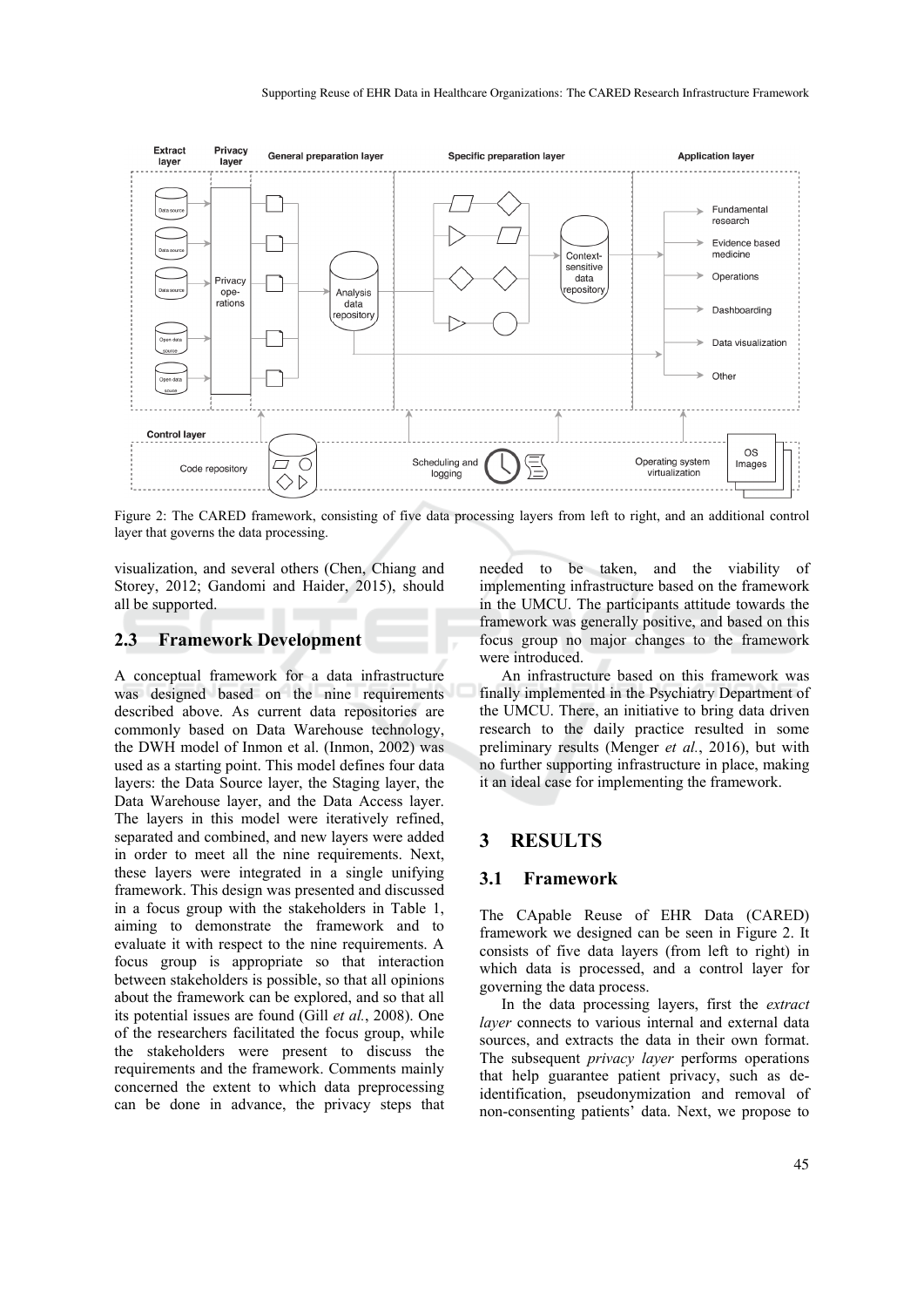apply data preprocessing in two separate *general* and *specific* preparation steps. In the *general preparation layer*, the extracted and de-identified data from the several sources is transformed and tidying steps such as standardization, reformatting and reshaping are applied. The data remains semantically unchanged, meaning that only transformations concerning the format of data are performed. The cleaned data is stored in an analysis data repository, where it can be accessed by researchers through an Application Programmable Interface (API). In the *specific preparation layer*, advanced transformations that require domain knowledge, such as imputation, data integration and data enrichment are applied to data from the analysis data repository. After this phase, processed data are stored in a second, contextspecific data repository that is also accessible through an API. In the final *application layer*, data from the analysis data repository or context-specific data repository are processed further by individual researchers according to their analysis purpose.

Additionally, the *control layer* drives the data through the data processing layers. This layer consists of three parts. Firstly, it contains a code repository where all code that transforms the data in or between layers is collaboratively written and maintained by all researchers involved. This creates a scientific workflow that traces data and code from source to application when guidelines for documenting code and data with version control are applied. Secondly, the scheduling and logging component makes sure that all clinical data is periodically extracted from the data sources and processed as specified in the code base. Reporting and notification ensure that errors in this process can be noticed and corrected. The execution of code thirdly is performed by using containerization on the operating system level. Images that provide all necessary software and libraries to execute code from the repository in a container are specified, so that the data process is not dependent on individual researchers software.

### **3.2 Evaluation**

Below, we will describe how and in which parts of the framework the identified requirements are addressed. Between square brackets, the abbreviated layer(s) in which this requirement is satisfied is written (e=extract layer, p=privacy layer, gp=general preparation layer, sp=specific preparation layer, a=application layer, c=control layer).

*1. Integrate data sources [e].* Multiple data sources are integrated in the extract layer, which allows

flexibility with regard to adding or removing data sources.

*2. Preprocess data [e, gp, sp]*. We propose to divide the preprocessing of data into two steps: a general data preparation step and a subsequent specific data preparation step. In the first step, operations concerning the format of data are performed, and in the second step additional operations concerning the contents of data are performed. This distinction allows researchers to choose between two datasets with a different level of preparation, balancing between flexibility and time-efficiency. In the first case, all preprocessing operations are performed by the individual researcher, but can be tailored to specific needs, while in the second off-the-shelf preparation both the effort needed to start analysis and the likelihood of errors is reduced. In both cases, the researcher needs to perform final analysisspecific preparation in order to perform the analysis.

*3. Store data [gp, sp]*. Data are stored in an accessible location, in two analysis data and contextsensitive data repositories. An important requirement for data storage is that read- and write access can be provided for relevant software packages through an API. The data storage method can be subject to organizational and technical requirements, with options ranging from a shared drive to a database scheme (e.g. NoSQL) or distributed file systems. To ensure that previous versions of datasets are retrievable, snapshots of data can be stored using data differencing techniques.

*4. Support various software and tooling [a, c]*. The infrastructure is not dependent on specific software packages. This means that both running the data through the five data layers and performing analysis can be performed using any software package that can access data in the two repositories through the API.

*5. Support collaboration and documentation [c]*.

Container images and documentation of code and data are shared in the code repository. Access to the central code repository for all researchers enables collaboration both in the data process and in specific research applications.

*6. Enhance repeatability [e, gp, sp, a, c].* Firstly, the pipeline structure of the framework ensures that all data can be traced back to its source, providing data lineage for all eventual applications. Secondly, previous versions of data, code and operating system containers that are all stored together create a scientific workflow, which allows repeating analysis internally. By making the combination of these three items publicly available (e.g. along with a published result), analysis additionally becomes repeatable for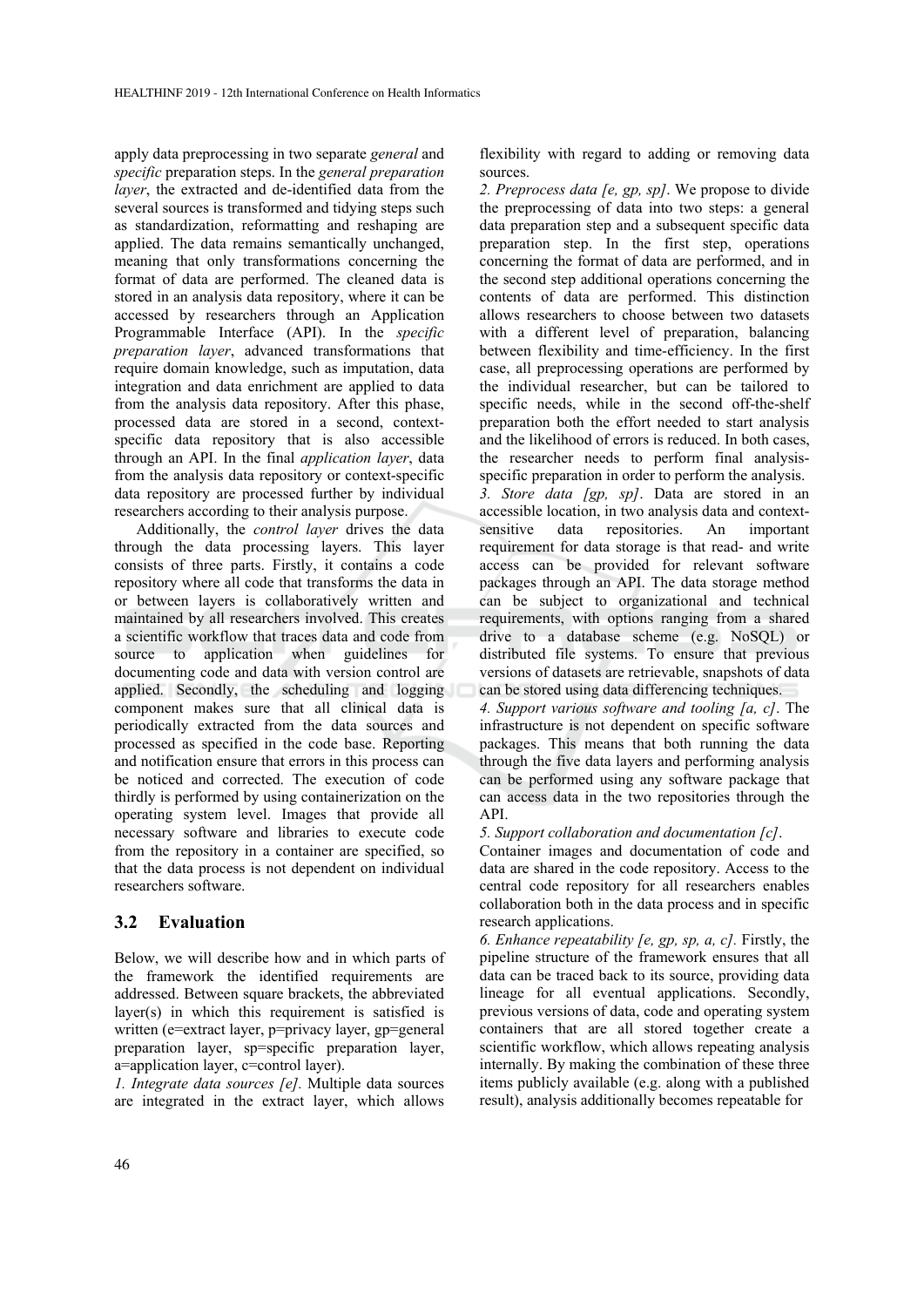

Figure 3: A schematic overview of infrastructure implemented in the Psychiatry Department of the UMCU based on the CARED framework. It consists of an automation server and codebase that can be accessed through a web interface, and several data components that can be accessed through an API.

#### the entire research commuity.

*7. Enhance privacy and security [p]*. Privacy of patients is enhanced by incorporating a separate privacy layer as one of the first data processing layers, ensuring that no datasets with identifying information proliferate in the analysis process. Security of data is enhanced by storing data in two central repositories that can be accessed by an API, preventing creation of copies of datasets on personal drives. Both the data access API and any other interfaces that allow interaction with the infrastructure can have restrictions on access for individual researchers, for example when only a subset of data is relevant for a specific analysis goal. *8. Automate data process [c]*. All code that drives the data through the processing layers is available in the code repository, and can therefore be executed in its specified container at defined time intervals by an automation server. This ensures that data in both data repositories are periodically updated.

*9. Support analysis applications [a].* The data in the two repositories can support a broad range of applications that is able to read data from one of the two data repositories through the API, such as data visualization, dashboards, (re)training of machine learning models, and decision support in the EHR.

#### **3.3 Implementation**

Based on this framework, an infrastructure was designed and implemented in the Psychiatry Department of the UMCU in a time period of 6 months. The subsequent programming of data processing pipelines took another approximate 6 months. Software components were implemented with open source packages such as GitLab, Docker, Jenkins, Python and R, supplemented with already present enterprise software to extract data from internal data sources. The hardware setup consists of a Linux and a Windows server, in order to allow interoperation with existing systems.

The implementation is schematically depicted in figure 3. The core of the implementation is the automation server, which updates data weekly by fetching code and OS containers and applying it to data. The data is extracted, de-identified and stored in a network folder. Then additional preprocessing steps are applied, and another network folder stores the data in analysis data and context sensitive data repositories. After mounting the network folder, researchers can access data in these repositories through an API based on their autorization. The code base and automation server are accessible through their web interfaces.

Our infrastructure has enabled several applications within the Psychiatry Department, three specific cases are highlighted below.

*Personalized antipsychotics and antidepressants prescriptions*. Patients with a psychotic or depressive disorder are often prescribed medication as part of their therapy. There are however various types of both antipsychotics and antidepressants, and choosing a drug and dose that improve an individual patients symptoms while minimizing side effects is mostly based on trial and error. During their lifetime, these patients typically switch medication and dose several times before the optimal combination is found. To smoothen this process, we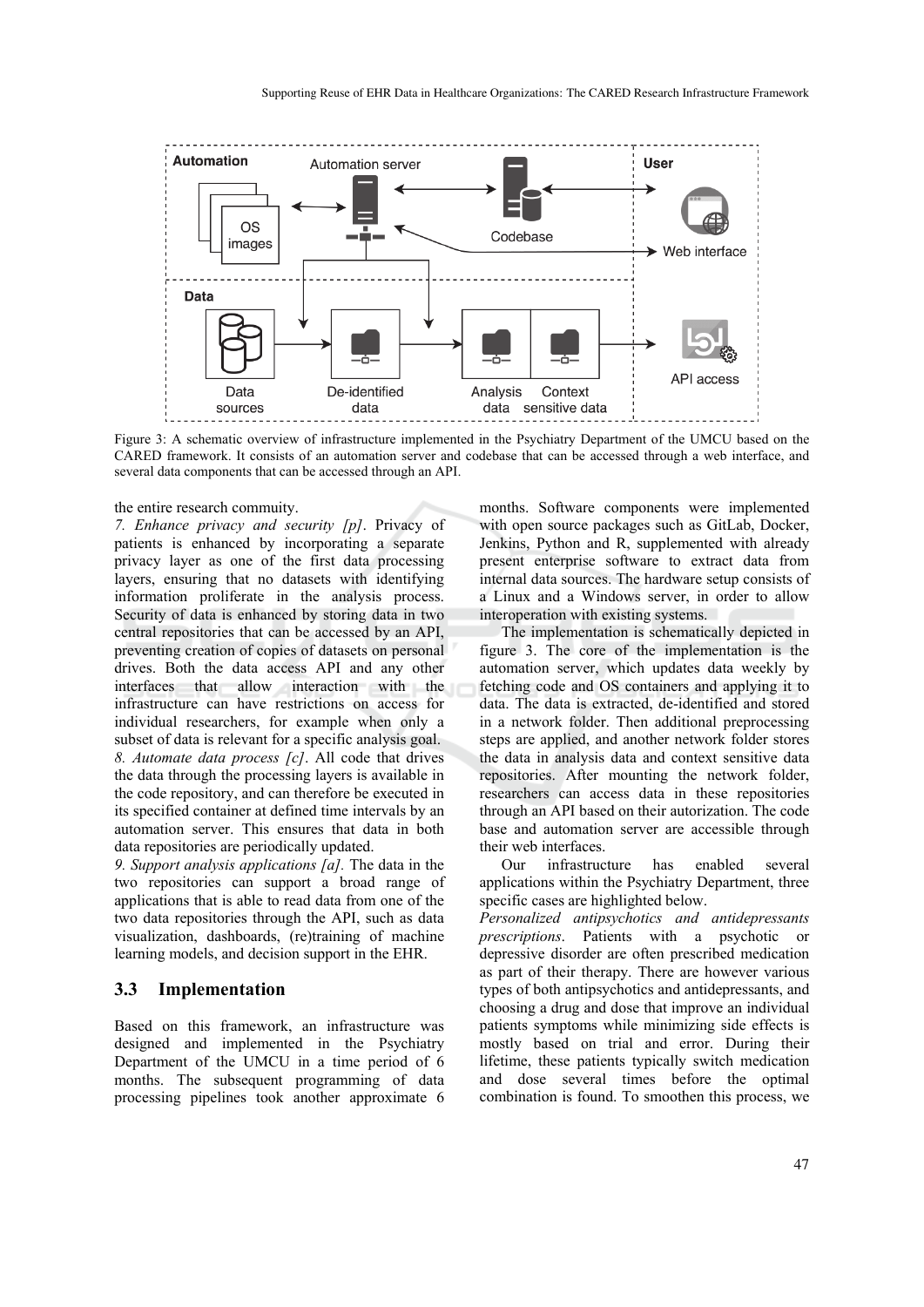developed visualizations of medication history based on information in the EHR, that is displayed to psychiatrists and patients. An overview of previous steps taken in finding an optimal prescription are comprehensively displayed, facilitating better decisions about next steps.

*Prediction of inpatient violence incidents*. During psychiatric admission, violence from patient directed at staff or other patients can occur. This topic has been thoroughly researched in psychiatry literature, yet a data driven approach had not been applied. We integrated admission data, textual data in the first 24 hours of admission, and violence incident reports, and then applied machine learning to train a classifier that is able to assess violence risk for individual patients, outperforming trained psychiatrists and other existing violence risk assessment tools (Menger, Scheepers and Spruit, 2018). This experiment is fully repeatable, while predictions can eventually be shown in the EHR.

*Tracking patient enrolment status.* Before a patient can start a planned admission or therapy, several administrative steps need to be taken that can take a span of multiple weeks or months. This includes for example obtaining referral documents from previous care organizations or a general practitioner, checking health insurance, and planning admission or therapy. Based on the current status of enrolment as written in text notes in the EHR, we therefore designed a status tracking system for patient enrolment. This leads to better insight into a current enrolment status, which benefits both patients and staff.

# **4 DISCUSSION**

To fully realise the potential of analysing already existing EHR data, an infrastructure consisting of appropriate hardware and software components is needed, so that important technical, organizational and ethical challenges of reusing EHR data are mitigated. Current data repositories in healthcare organizations are often still based on DWH technologies, which fall short in addressing many of these challenges. Our CARED framework, designed based on requirements that were identified in the UMCU, provides a modern and unifying approach to infrastructure for EHR data reuse. It addresses important challenges, that are too often disregarded or solved in an ad hoc manner, such as analysing sensitive data with regard for patient privacy, repeatability of analysis, collaboration among researchers, and documentation of data and its analysis. Current research typically manages one or

two of these challenges, while our research provides a framework that covers all the important aspects of reusing EHR data. We argue that adopting this framework improves quality of analysis, enhances patient privacy and data security, and aids efficient use of time, resources and skills. By providing a generic framework, we furthermore circumvent problems of interoperability with current IT systems, improving likelihood of its adoption. Adhering to the CARED framework when designing and implementing infrastructure in a healthcare organization will therefore be able to improve the state of data analytics research on secondary EHR data.

Implementing an infrastructure that is based on our proposed framework in the Psychiatry Department of the UMCU furthermore shows the feasibility of such a project. Although organizational factors caused some delays and practical difficulties, no fundamental setbacks were experienced. Additionally, we made use of existing open source software packages, leveraging knowledge and efforts from the extensive ecosystem of data analysis researchers. This is an important benefit that remains unaddressed in other software solutions. Modern data analysts are well versed in performing analysis using open source packages, typically implemented in the Python and/or R programming languages. Using such open software packages is a costeffective measure that additionally lowers the threshold for data analysts from various domains to join the challenge of obtaining value from EHR data, which holds many promises for the future.

# **5 CONCLUSION**

In this study, we used expert interviews to identify the most important requirements for an infrastructure for reusing EHR data, and subsequently designed the CApable Reuse of EHR Data (CARED) framework for infrastructure that addresses these challenges. The CARED framework we propose consists of five data processing layers: an *extract layer*, a *privacy* layer, two *preprocessing* layers, and an *application* layer. The framework is governed by a control layer, which consists of a code base where code and analysis is documented, a scheduler that automates the process, and containerization to make the analysis more robust and repeatable. We have elaborated upon the implementation of an infrastructure based on the proposed framework, showing its feasibility. Our study shows how an infrastructure based on the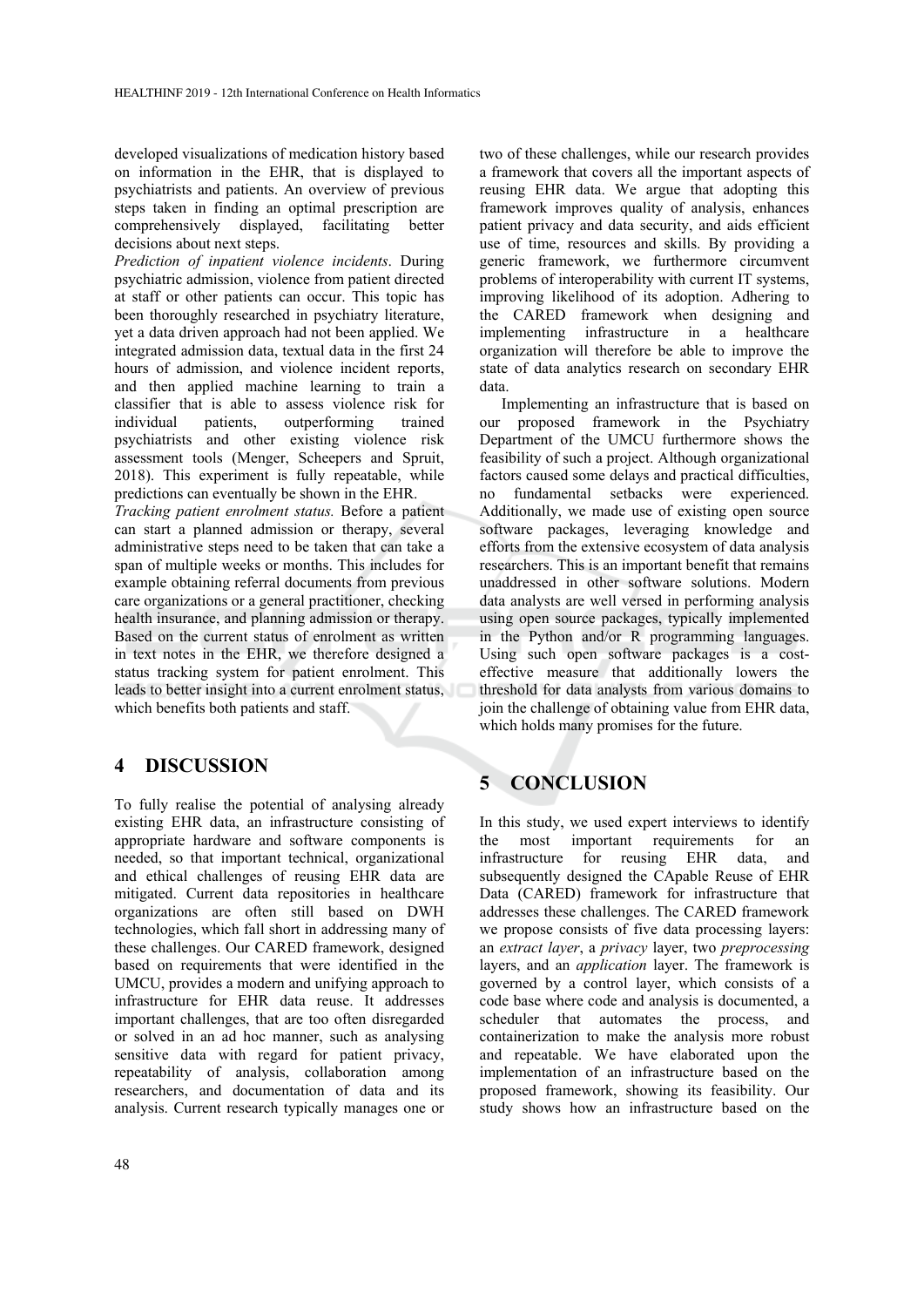CARED framework in place will improve the quality of analysis, enable types of analysis that are otherwise not possible, and aid efficient use of time, resources and skills.

### **REFERENCES**

- Apte, M. *et al.* (2011) 'Using Electronically Available Inpatient Hospital Data for Research', *Clinical and Translational Science*. Wiley-Blackwell, 4(5), pp. 338– 345.
- Badawi, O. *et al.* (2014) 'Making big data useful for health care: A summary of the inaugural MIT critical data conference', *Journal of Medical Internet Research*. JMIR Publications Inc., 16(8), p. e22.
- Bauer, C. R. K. D. *et al.* (2016) 'Integrated data repository toolkit (IDRT): A suite of programs to facilitate health analytics on heterogeneous medical data', *Methods of Information in Medicine*, 55(2), pp. 125–135.
- Chen, H., Chiang, R. H. L. and Storey, V. C. (2012) 'Business Intelligence and Analytics: From Big Data To Big Impact', *Mis Quarterly*, 36(4), pp. 1165–1188.
- Cheruvelil, K. S. *et al.* (2014) 'Creating and maintaining high-performing collaborative research teams: The importance of diversity and interpersonal skills', *Frontiers in Ecology and the Environment*. Ecological Society of America, 12(1), pp. 31–38.
- Coorevits, P. *et al.* (2013) 'Electronic health records: New opportunities for clinical research', *Journal of Internal Medicine*, 274(6), pp. 547–560.
- Danciu, I. *et al.* (2014) 'Secondary use of clinical data: The Vanderbilt approach', *Journal of Biomedical Informatics*. NIH Public Access, 52, pp. 28–35.
- Dean, B. B. *et al.* (2009) 'Review: Use of Electronic Medical Records for Health Outcomes Research', *Medical Care Research and Review*, 66(6), pp. 611–638.
- Elo, S. and Kyngäs, H. (2008) 'The qualitative content analysis process', *Journal of Advanced Nursing*, 62(1), pp. 107–115.
- Fleurence, R. L. *et al.* (2014) 'Launching PCORnet, a national patient-centered clinical research network', *Journal of the American Medical Informatics Association*, 21(4), pp. 578–582.
- Friedman, C. *et al.* (2014) 'Toward a science of learning systems: a research agenda for the high-functioning Learning Health System', *Journal of the American Medical Informatics Association*. Oxford University Press, 22(1), pp. 43–50.
- Gandomi, A. and Haider, M. (2015) 'Beyond the hype: Big data concepts, methods, and analytics', *International Journal of Information Management*. Pergamon, 35(2), pp. 137–144.
- George, J., Kumar, B. V. and Kumar, V. S. (2015) 'Data Warehouse Design Considerations for a Healthcare Business Intelligence System', in *Proceedings of the World Congress on Engineering 2015*, pp. 4–7.
- Gil, Y. *et al.* (2007) 'Privacy enforcement in data analysis workflows', in *CEUR Workshop Proceedings*. CEUR-WS.org, pp. 46–53.
- Gill, P. *et al.* (2008) 'Methods of data collection in qualitative research: interviews and focus groups', *Bdj*. Nature Publishing Group, 204(6), pp. 291–295.
- Goodman, A. *et al.* (2014) 'Ten Simple Rules for the Care and Feeding of Scientific Data', *PLoS Computational Biology*. Public Library of Science, 10(4), p. e1003542.
- Groves, P. *et al.* (2013) 'The "big data" revolution in healthcare: accelerating value and innovation', *McKinsey Global Institute*. Center for US Health System Reform Business Technology Office, (January), pp. 1–22.
- Hammami, R., Bellaaj, H. and Kacem, A. H. (2014) 'Interoperability of healthcare information systems', in *2014 International Symposium on Networks, Computers and Communications, ISNCC 2014*.
- Hazlehurst, B. L. et al. (2015) 'CER Hub: An informatics platform for conducting comparative effectiveness research using multi-institutional, heterogeneous, electronic clinical data', *International Journal of Medical Informatics*. Elsevier, 84(10), pp. 763–773.
- Hersh, W. R. *et al.* (2013) 'Recommendations for the Use of Operational Electronic Health Record Data in Comparative Effectiveness Research', *eGEMs (Generating Evidence & Methods to improve patient outcomes)*. Academy Health, 1(1), p. 1018.
- Hersh, W. R. *et al.* (2014) 'Caveats for the Use of Operational Electronic Health Record Data in Comparative Effectiveness Research', *Medical care*. NIH Public Access, 51(August), pp. S30–S37.
- Inmon, W. H. (2002) *Building the data warehouse*, *John Wiley & Sons, Inc.*
- Jensen, P. B., Jensen, L. J. and Brunak, S. (2012) 'Mining electronic health records: towards better research applications and clinical care', *Nature Reviews Genetics*. Nature Publishing Group, 13(6), pp. 395–405.
- Johnson, K. E. *et al.* (2014) 'How the provenance of electronic health record data matters for research: a case example using system mapping.', *EGEMS (Washington, DC)*. Academy Health, 2(1), p. 1058.
- Kasthurirathne, S. N. *et al.* (2015) 'Enabling Better Interoperability for HealthCare: Lessons in Developing a Standards Based Application Programing Interface for Electronic Medical Record Systems', *Journal of Medical Systems*, 39(11).
- Katal, A., Wazid, M. and Goudar, R. H. (2013) 'Big data: Issues, challenges, tools and Good practices', in *2013 6th International Conference on Contemporary Computing, IC3 2013*. IEEE, pp. 404–409.
- Krishnankutty, B. *et al.* (2012) 'Data management in clinical research: An overview.', *Indian journal of pharmacology*. Wolters Kluwer -- Medknow Publications, 44(2), pp. 168–72.
- Kupwade Patil, H. and Seshadri, R. (2014) 'Big Data Security and Privacy Issues in Healthcare', in *2014 IEEE International Congress on Big Data*. IEEE, pp. 762–765.
- Lee, E. S. *et al.* (2015) 'Characterizing Secondary Use of Clinical Data', *AMIA Summits on Translational Science*